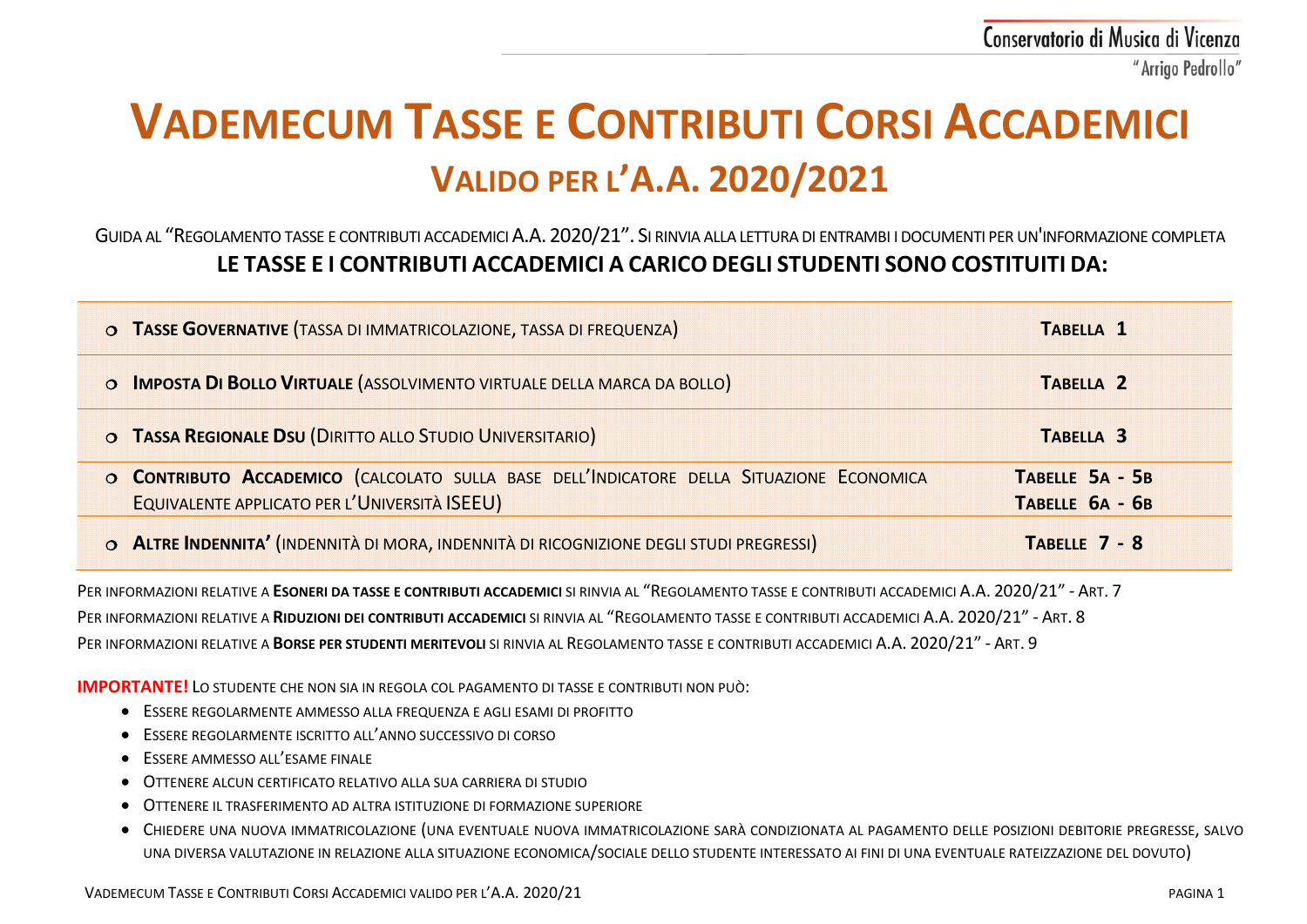# **1. TASSE GOVERNATIVE**

**TASSA DI IMMATRICOLAZIONE** (SOLO GLI STUDENTI DI NUOVA IMMATRICOLAZIONE) **€ 6,04**

### **TASSA ANNUALE DI FREQUENZA** (PER TUTTI GLI STUDENTI) **€ 15,13**

**MODALITÀ DI PAGAMENTO** MYPAY (STRUMENTO DI PAGAMENTO ELETTRONICO ABILITATO ANCHE ALLE CARTA DI CREDITO) [HTTPS://MYPAY.REGIONE.VENETO.IT/PA/PUBLIC/RICHIESTAPAGAMENTOSPONTANEO.HTML?CODIPAENTE=CMAP\\_024&CODTIPO=ISCRIZIONE\\_CORSI](https://mypay.regione.veneto.it/pa/public/richiestaPagamentoSpontaneo.html?codIpaEnte=CMAP_024&codTipo=ISCRIZIONE_CORSI) CAUSALE "TASSA IMMATRICOLAZIONE/FREQUENZA A.A. 20/21".

#### **AGEVOLAZIONI ECONOMICHE** È PREVISTO L'ESONERO TOTALE:

- PER GLI STUDENTI APPARTENENTI A NUCLEI FAMILIARI IL CUI VALORE DELL'INDICATORE DELLA SITUAZIONE ECONOMICA EQUIVALENTE (ISEE) È PARI O INFERIORE A € 20.000,00
- **PER GLI STUDENTI STRANIERI**

# **2. IMPOSTA DI BOLLO VIRTUALE**

# **CONTRIBUTO PER L'ASSOLVIMENTO VIRTUALE DELLA MARCA DA BOLLO € 16,00**

**MODALITÀ DI PAGAMENTO** MYPAY (STRUMENTO DI PAGAMENTO ELETTRONICO ABILITATO ANCHE ALLE CARTA DI CREDITO) [HTTPS://MYPAY.REGIONE.VENETO.IT/PA/PUBLIC/RICHIESTAPAGAMENTOSPONTANEO.HTML?CODIPAENTE=CMAP\\_024&CODTIPO=ISCRIZIONE\\_CORSI](https://mypay.regione.veneto.it/pa/public/richiestaPagamentoSpontaneo.html?codIpaEnte=CMAP_024&codTipo=ISCRIZIONE_CORSI) CAUSALE *"BOLLO".*

# **3. TASSA REGIONALE DSU** (DIRITTO ALLO STUDIO UNIVERSITARIO)

#### **TASSA REGIONALE DSU**

LO STUDENTE CHE PRESENTA DOMANDA DI BORSA DI STUDIO ESU È ESENTATO DAL PAGAMENTO DELLA PRIMA RATA DEL CONTRIBUTO ACCADEMICO; NEL CASO IN CUI RISULTI NON IDONEO, LO STUDENTE SARÀ TENUTO A VERSARE LA PRIMA RATA DEL CONTRIBUTO ACCADEMICO, NON AUMENTATO DEL DIRITTO DI MORA, ENTRO DIECI GIORNI DALLA COMUNICAZIONE DELL'ESU.

**MODALITÀ DI PAGAMENTO** MYPAY (STRUMENTO DI PAGAMENTO ELETTRONICO CON CARTA DI CREDITO) LE ISTRUZIONI SONO DISPONIBILI AL LINK *[HTTP://WWW.ESU.PD.IT/IT/PAGINE/PAGAMENTI-ELETTRONICI.ASPX](http://www.esu.pd.it/it/Pagine/pagamenti-elettronici.aspx)* PER CHIARIMENTI/AGGIORNAMENTI CONTATTARE ESU DI PADOVA TEL. 049-8235674 GLI STUDENTI STRANIERI*,* PRIVI DI CODICE FISCALE*,* DEVONO RIVOLGERSI ALL'ESU, SCRIVENDO A [DIRITTOALLOSTUDIO@ESU.PD.IT](mailto:dirittoallostudio@esu.pd.it) 

**AGEVOLAZIONI ECONOMICHE** PER INFORMAZIONI CONSULTARE IL SITO [WWW.ESU.PD.IT](http://www.esu.pd.it/)

- È PREVISTO L'ESONERO TOTALE PER CHI È CONTEMPORANEAMENTE ISCRITTO AD UNA UNIVERSITÀ DEL VENETO.
- È POSSIBILE USUFRUIRE DI UNA RIDUZIONE DELL'IMPORTO, PRESENTANDO RICHIESTA DI RIMBORSO ALL'ESU DI PADOVA (UFFICIO BENEFICI ED INTERVENTI).

 **€ 172,00**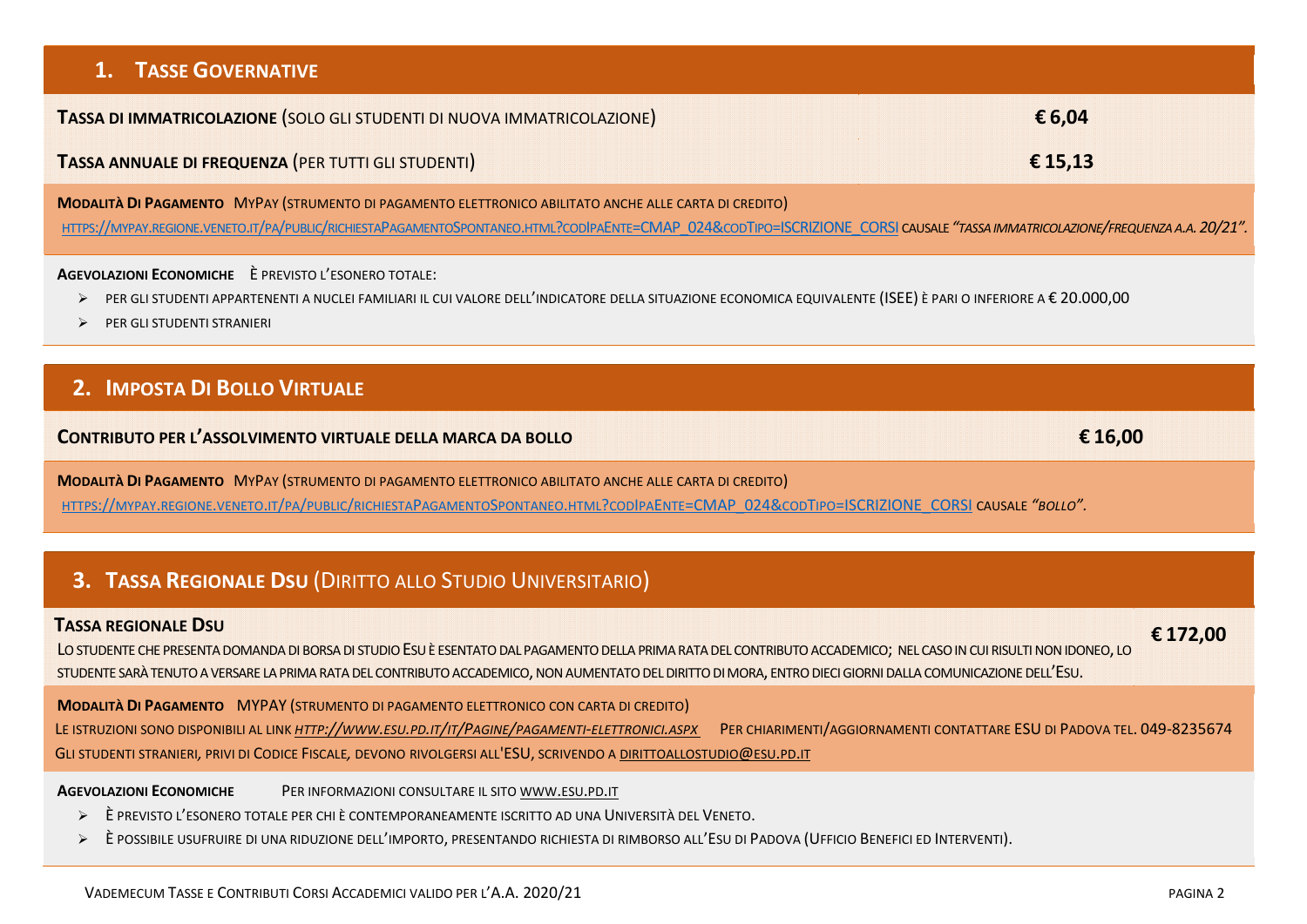# **5A. CONTRIBUTO DI FREQUENZA CORSI ACCADEMICI DI I LIVELLO** AD ECCEZIONE DI DIREZIONE D'ORCHESTRA E MUSICHE TRADIZIONALI

#### **CALCOLATO SULLA BASE DELL'INDICATORE DELLA SITUAZIONE ECONOMICA EQUIVALENTE APPLICATO PER L'UNIVERSITÀ (ISEEU)**

#### **AI FINI DEL CALCOLO DEL CONTRIBUTO DI FREQUENZA NON SI TERRA' CONTO DELLA DICHIARAZIONE ISEEU PARIFICATA SE NON PER L'EROGAZIONE DI CONTRIBUTI O BORSE DI STUDIO**

IL MODELLO ISEE PER L'UNIVERSITÀ DOVRÀ ESSERE PRODOTTO IMPROROGABILMENTE ENTRO LE SCADENZE PREVISTE E CONTESTUALMENTE ALLA DOMANDA DI IMMATRICOLAZIONE O DI RINNOVO ISCRIZIONE.

L'IMMATRICOLAZIONE O IL RINNOVO ISCRIZIONE EFFETTUATI OLTRE LE DATE DI SCADENZA NON PERMETTERANNO LA RIDETERMINAZIONE DEI CONTRIBUTI IN BASE AL VALORE ISEE.

**LA TABELLA SOTTOSTANTE SI APPLICA AGLI STUDENTI CHE POSSIEDONO I SEGUENTI REQUISITI:**

) **ISCRIZIONE AL 1° ANNO**(A TEMPO PIENO O A TEMPO PARZIALE\*)

**ISCRIZIONE AL 2° ANNO**(A TEMPO PIENO O A TEMPO PARZIALE\*) **CON ALMENO 10 CREDITI ACQUISITI ENTRO IL 10/08/2020**

) **ISCRIZIONE AL 3° ANNO**(A TEMPO PIENO O A TEMPO PARZIALE\*) **CON ALMENO 25 CREDITI ACQUISITI TRA L'11/08/2019 E IL 10/08/2020**

**ISCRIZIONE AL 1° ANNO FUORI CORSO CON ALMENO 25 CREDITI ACQUISITI TRA L'11/08/2019 E IL 10/08/2020**

\*GLI STUDENTI CON ISCRIZIONE "A TEMPO PARZIALE" SONO TENUTI AL VERSAMENTO DEL 50%DEL CONTRIBUTO TOTALE (VEDI ULTIMA COLONNA) CONTESTUALMENTE ALL'ISCRIZIONE (RATEIZZABILE SOLO IN CASO DI IMPORTI SUPERIORI A € 500,00)

\* GU STUDENTI CON ISCRIZIONE "FUORI CORSO" CHE HANNO ACQUISITO TUTTI I CREDITI. ASSOLTO TUTTI I DEBITI. SOSTENUTO TUTTI I DEBITI. SOSTENUTO TUTTI I DEBITI. SOSTENUTO TUTTI I GI ESAMI. CON ESCLUSIONE DELLA SOLA PROVA FINAL CALCOLATO IN RELAZIONE AL VALORE ISEEU, CONTESTUALMENTE ALL'ISCRIZIONE.

| <b>INDICATORE ISEEU</b>                        | 1^ RATA<br>(CONTESTUALMENTE ALL'ISCRIZIONE)                                 | $2^A$ RATA<br>(SCADENZA 15/03/2021) | <b>EVENTUALE 3^ RATA</b><br>(SCADENZA 15/05/2021) | <b>CONTRIBUTO TOTALE</b>                                                           |
|------------------------------------------------|-----------------------------------------------------------------------------|-------------------------------------|---------------------------------------------------|------------------------------------------------------------------------------------|
| FINO A € 13.000                                | <b>NON DOVUTA</b>                                                           | NON DOVUTA                          | <b>NON DOVUTA</b>                                 | NON DOVUTO                                                                         |
| €13.001 - 20.000                               | AUTOTASSAZIONE CON LA FORMULA<br><b>ISEEU - 13.000 Euro</b><br>– x 7<br>100 | <b>NON DOVUTA</b>                   | <b>NON DOVUTA</b>                                 | <b>AUTOTASSAZIONE CON LA FORMULA</b><br><b>ISEEU - 13.000 Euro</b><br>– x 7<br>100 |
| € 20.001 - 25.000                              | €490,00                                                                     | <b>NON DOVUTA</b>                   | <b>NON DOVUTA</b>                                 | €490,00                                                                            |
| € 25.001 - 30.000                              | €500,00                                                                     | € 120,00                            | <b>NON DOVUTA</b>                                 | € 620,00                                                                           |
| € 30.001 - 35.000                              | €500,00                                                                     | € 200,00                            | <b>NON DOVUTA</b>                                 | €700,00                                                                            |
| € 35.001 - 42.000                              | €500,00                                                                     | € 270,00                            | <b>NON DOVUTA</b>                                 | €770,00                                                                            |
| €42.001 - 50.000                               | €500,00                                                                     | € 340,00                            | <b>NON DOVUTA</b>                                 | €840,00                                                                            |
| € 50.001 - 70.000                              | €500,00                                                                     | €410,00                             | <b>NON DOVUTA</b>                                 | € 910,00                                                                           |
| > 70.000 OPPURE<br><b>ISEEU NON PRESENTATO</b> | €500,00                                                                     | €500,00                             | <b>NON DOVUTA</b>                                 | €1.000,00                                                                          |

**MODALITÀ DI PAGAMENTO** MYPAY (STRUMENTO DI PAGAMENTO ELETTRONICO ABILITATO ANCHE ALLE CARTA DI CREDITO)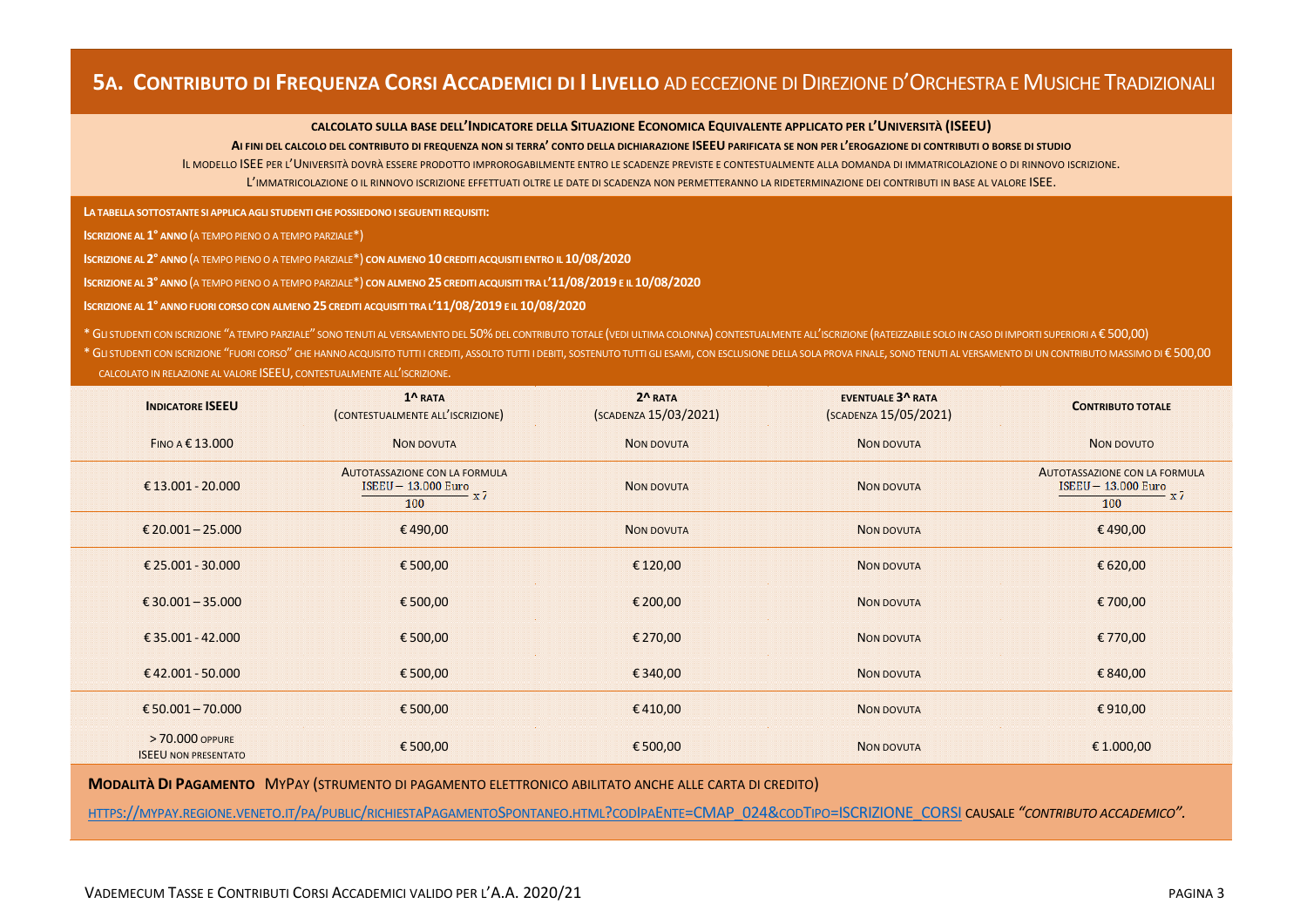# **CONTRIBUTO DI FREQUENZA CORSI ACCADEMICI DI II LIVELLO**

#### **CALCOLATO SULLA BASE DELL'INDICATORE DELLA SITUAZIONE ECONOMICA EQUIVALENTE APPLICATO PER L'UNIVERSITÀ (ISEEU)**

**AI FINI DEL CALCOLO DEL CONTRIBUTO DI FREQUENZA NON SI TERRA' CONTO DELLA DICHIARAZIONE ISEEU PARIFICATA SE NON PER L'EROGAZIONE DI CONTRIBUTI O BORSE DI STUDIO**

IL MODELLO ISEE PER L'UNIVERSITÀ DOVRÀ ESSERE PRODOTTO IMPROROGABILMENTE ENTRO LE SCADENZE PREVISTE E CONTESTUALMENTE ALLA DOMANDA DI IMMATRICOLAZIONE O DI RINNOVO ISCRIZIONE. L'IMMATRICOLAZIONE O IL RINNOVO ISCRIZIONE EFFETTUATI OLTRE LE DATE DI SCADENZA NON PERMETTERANNO LA RIDETERMINAZIONE DEI CONTRIBUTI IN BASE AL VALORE ISEE.

**LA TABELLA SOTTOSTANTE SI APPLICA AGLI STUDENTI CHE POSSIEDONO I SEGUENTI REQUISITI:**

**ISCRIZIONE AL 1° ANNO**(A TEMPO PIENO O A TEMPO PARZIALE\*)

) **ISCRIZIONE AL 2° ANNO**(A TEMPO PIENO O A TEMPO PARZIALE\*) **CON ALMENO 10 CREDITI ACQUISITI ENTRO IL 10/08/2020**

) **ISCRIZIONE AL 3° ANNO**(A TEMPO PIENO O A TEMPO PARZIALE\*) **CON ALMENO 25 CREDITI ACQUISITI TRA L'11/08/2019 E IL 10/08/2020**

**ISCRIZIONE AL 1° ANNO FUORI CORSO CON ALMENO 25 CREDITI ACQUISITI TRA L'11/08/2019 E IL 10/08/2020**

\*GLI STUDENTI CON ISCRIZIONE "A TEMPO PARZIALE" SONO TENUTI AL VERSAMENTO DEL 50%DEL CONTRIBUTO TOTALE (VEDI ULTIMA COLONNA) CONTESTUALMENTE ALL'ISCRIZIONE (RATEIZZABILE SOLO IN CASO DI IMPORTI SUPERIORI A € 500,00)

\* GLI STUDENTI CON ISCRIZIONE "FUORI CORSO" CHE HANNO ACQUISITO TUTTI I CREDITI, ASSOLTO TUTTI I DEBITI, SOSTENUTO TUTTI GLI ESAMI, CON ESCLUSIONE DELLA SOLA PROVA FINALE, SONO TENUTI AL VERSAMENTO DI UN CONTRIBUTO MASSIM CALCOLATO IN RELAZIONE AL VALORE ISEEU, CONTESTUALMENTE ALL'ISCRIZIONE.

| <b>INDICATORE ISEEU</b>                       | 1^ RATA<br>(CONTESTUALMENTE ALL'ISCRIZIONE)                                 | 2^RATA<br>(SCADENZA 15/03/2021) | <b>EVENTUALE 3^ RATA</b><br>(SCADENZA 15/05/2021) | <b>CONTRIBUTO TOTALE</b>                                                    |
|-----------------------------------------------|-----------------------------------------------------------------------------|---------------------------------|---------------------------------------------------|-----------------------------------------------------------------------------|
| FINO A € 13.000                               | $\epsilon$ 0,00                                                             | € 0,00                          | € 0,00                                            | £0,00                                                                       |
| €13.001 - 20.000                              | AUTOTASSAZIONE CON LA FORMULA<br><b>ISEEU - 13.000 Euro</b><br>– x 7<br>100 | <b>NON DOVUTA</b>               | <b>NON DOVUTA</b>                                 | AUTOTASSAZIONE CON LA FORMULA<br><b>ISEEU - 13.000 Euro</b><br>$-x7$<br>100 |
| € 20.001 - 25.000                             | €490,00                                                                     | <b>NON DOVUTA</b>               | <b>NON DOVUTA</b>                                 | €490,00                                                                     |
| € 25.001 - 30.000                             | €500,00                                                                     | € 250,00                        | <b>NON DOVUTA</b>                                 | €750,00                                                                     |
| € 30.001 - 35.000                             | € 500,00                                                                    | €400,00                         | NON DOVUTA                                        | € 900,00                                                                    |
| €35.001 - 42.000                              | €500,00                                                                     | €500,00                         | <b>NON DOVUTA</b>                                 | € 1.000,00                                                                  |
| €42.001 - 50.000                              | € 500,00                                                                    | € 500,00                        | € 100,00                                          | € 1.100,00                                                                  |
| € 50.001 - 70.000                             | €500,00                                                                     | €500,00                         | € 200,00                                          | € 1.200,00                                                                  |
| >70,000 OPPURE<br><b>ISEEU NON PRESENTATO</b> | €500,00                                                                     | €500,00                         | € 300,00                                          | €1.300,00                                                                   |

**MODALITÀ DI PAGAMENTO** MYPAY (STRUMENTO DI PAGAMENTO ELETTRONICO ABILITATO ANCHE ALLE CARTA DI CREDITO)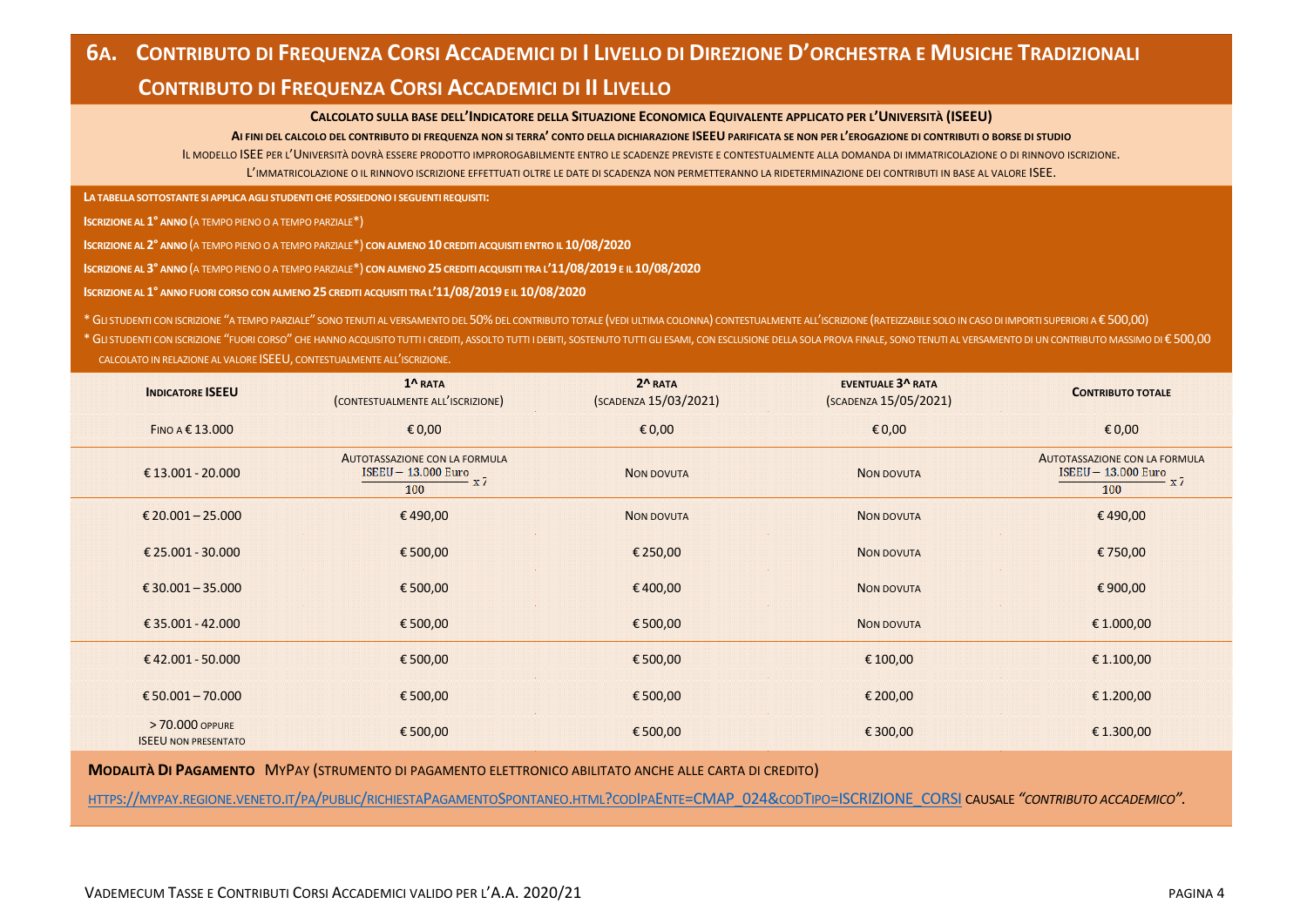#### **CALCOLATO SULLA BASE DELL'INDICATORE DELLA SITUAZIONE ECONOMICA EQUIVALENTE APPLICATO PER L'UNIVERSITÀ (ISEEU)**

#### **AI FINI DEL CALCOLO DEL CONTRIBUTO DI FREQUENZA NON SI TERRA' CONTO DELLA DICHIARAZIONE ISEEU PARIFICATA SE NON PER L'EROGAZIONE DI CONTRIBUTI O BORSE DI STUDIO**

IL MODELLO ISEE PER L'UNIVERSITÀ DOVRÀ ESSERE PRODOTTO IMPROROGABILMENTE ENTRO LE SCADENZE PREVISTE E CONTESTUALMENTE ALLA DOMANDA DI IMMATRICOLAZIONE O DI RINNOVO ISCRIZIONE.

L'IMMATRICOLAZIONE O IL RINNOVO ISCRIZIONE EFFETTUATI OLTRE LE DATE DI SCADENZA NON PERMETTERANNO LA RIDETERMINAZIONE DEI CONTRIBUTI IN BASE AL VALORE ISEE.

**LA TABELLA SOTTOSTANTE SI APPLICA AGLI STUDENTI CHE NON POSSIEDONO I REQUISITI INDICATI NELLA TABELLA 5A**

\*GLI STUDENTI CON ISCRIZIONE "A TEMPO PARZIALE" SONO TENUTI AL VERSAMENTO DEL 50%DEL CONTRIBUTO TOTALE (VEDI ULTIMA COLONNA)

CONTESTUALMENTE ALL'ISCRIZIONE (RATEIZZABILE SOLO IN CASO DI IMPORTI SUPERIORI A € 500,00)

\* GLI STUDENTI CON ISCRIZIONE "FUORI CORSO" CHE HANNO ACQUISITO TUTTI I CREDITI. ASSOLTO TUTTI I DEBITI. SOSTENUTO TUTTI I DEBITI. SOSTENUTO TUTTI I DEBITI. SOSTENUTO TUTTI GLI ESAMI. CON ESCLUSIONE DELLA SOLA PROVA FINAL CALCOLATO IN RELAZIONE AL VALORE ISEEU, CONTESTUALMENTE ALL'ISCRIZIONE.

| <b>INDICATORE ISEEU</b>                       | $1^{\Lambda}$ RATA<br>(CONTESTUALMENTE ALL'ISCRIZIONE)                                                                                          | $2^N$ RATA<br>(SCADENZA 15/03/2021)                                               | <b>EVENTUALE 3^ RATA</b><br>(SCADENZA 15/05/2021) | <b>CONTRIBUTO TOTALE</b>                                                                                                                        |
|-----------------------------------------------|-------------------------------------------------------------------------------------------------------------------------------------------------|-----------------------------------------------------------------------------------|---------------------------------------------------|-------------------------------------------------------------------------------------------------------------------------------------------------|
| FINO A € 13.000                               | € 200,00                                                                                                                                        | € 200,00                                                                          | € 0,00                                            | €400,00                                                                                                                                         |
| €13.001 - 20.000                              | <b>AUTOTASSAZIONE CON LA FORMULA</b><br><b>ISEEU - 13.000 Euro</b><br>$- x7$<br>100<br>AUMENTATA DEL 50% CON UN MINIMO DI<br><b>200,00 EURO</b> | <b>QUOTA ECCEDENTE</b><br>€ 500,00 DETERMINATA DALLA FORMULA<br><b>PRECEDENTE</b> | <b>NON DOVUTA</b>                                 | <b>AUTOTASSAZIONE CON LA FORMULA</b><br><b>ISEEU - 13.000 Euro</b><br>$- x7$<br>100<br>AUMENTATA DEL 50% CON UN MINIMO DI<br><b>200,00 EURO</b> |
| € 20.001 - 25.000                             | € 500,00                                                                                                                                        | € 235,00                                                                          | <b>NON DOVUTA</b>                                 | €735,00                                                                                                                                         |
| € 25.001 - 30.000                             | €500,00                                                                                                                                         | €430,00                                                                           | <b>NON DOVUTA</b>                                 | €930,00                                                                                                                                         |
| € 30.001 - 35.000                             | €500,00                                                                                                                                         | €500,00                                                                           | € 50,00                                           | € 1.050,00                                                                                                                                      |
| €35.001 - 42.000                              | €500,00                                                                                                                                         | € 500,00                                                                          | € 155,00                                          | € 1.155,00                                                                                                                                      |
| €42.001 - 50.000                              | €500,00                                                                                                                                         | €500,00                                                                           | € 260,00                                          | € 1.260,00                                                                                                                                      |
| € 50.001 - 70.000                             | €500,00                                                                                                                                         | € 500,00                                                                          | € 365,00                                          | € 1.365,00                                                                                                                                      |
| >70.000 OPPURE<br><b>ISEEU NON PRESENTATO</b> | €500,00                                                                                                                                         | € 500,00                                                                          | € 500,00                                          | € 1.500,00                                                                                                                                      |

**MODALITÀ DI PAGAMENTO** MYPAY (STRUMENTO DI PAGAMENTO ELETTRONICO ABILITATO ANCHE ALLE CARTA DI CREDITO)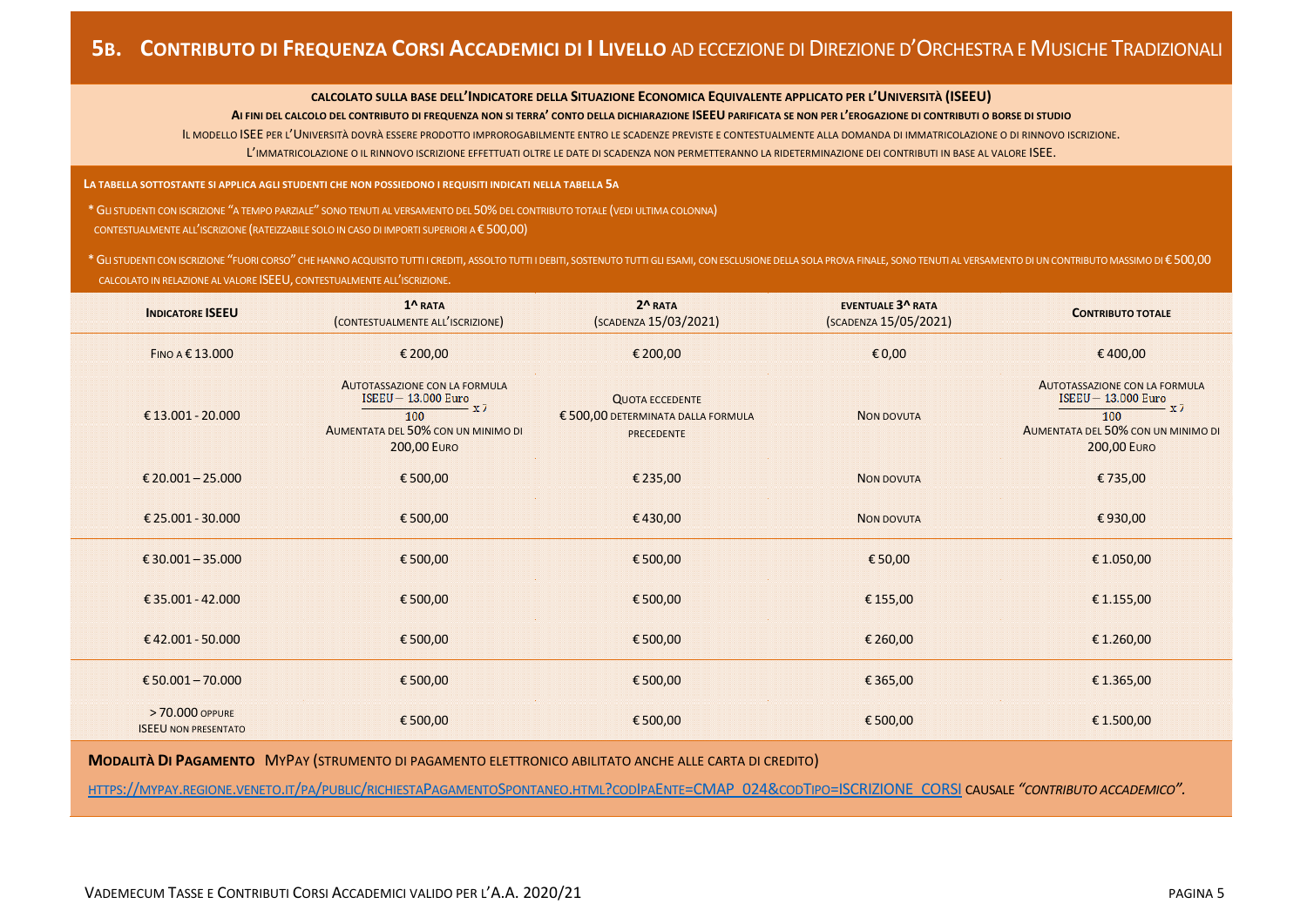# **6B. CONTRIBUTO DI FREQUENZA CORSI ACCADEMICI DI I LIVELLO DI DIREZIONE D'ORCHESTRA E MUSICHE TRADIZIONALI CONTRIBUTO DI FREQUENZA CORSI ACCADEMICI DI II LIVELLO**

#### **C ALCOLATO SULLA BASE DELL'INDICATORE DELLA SITUAZIONE ECONOMICA EQUIVALENTE APPLICATO PER L'UNIVERSITÀ (ISEEU)**

**AI FINI DEL CALCOLO DEL CONTRIBUTO DI FREQUENZA NON SI TERRA' CONTO DELLA DICHIARAZIONE ISEEU PARIFICATA SE NON PER L'EROGAZIONE DI CONTRIBUTI O BORSE DI STUDIO** IL MODELLO ISEE PER L'UNIVERSITÀ DOVRÀ ESSERE PRODOTTO IMPROROGABILMENTE ENTRO LE SCADENZE PREVISTE E CONTESTUALMENTE ALLA DOMANDA DI IMMATRICOLAZIONE O DI RINNOVO ISCRIZIONE. L'IMMATRICOLAZIONE O IL RINNOVO ISCRIZIONE EFFETTUATI OLTRE LE DATE DI SCADENZA NON PERMETTERANNO LA RIDETERMINAZIONE DEI CONTRIBUTI IN BASE AL VALORE ISEE.

**LA TABELLA SOTTOSTANTE SI APPLICA AGLI STUDENTI CHE NON POSSIEDONO I REQUISITI INDICATI NELLA TABELLA 6A**

\*GLI STUDENTI CON ISCRIZIONE "A TEMPO PARZIALE" SONO TENUTI AL VERSAMENTO DEL 50%DEL CONTRIBUTO TOTALE (VEDI ULTIMA COLONNA) CONTESTUALMENTE ALL'ISCRIZIONE (RATEIZZABILE SOLO IN CASO DI IMPORTI SUPERIORI A € 500,00)

\* GU STUDENTI CON ISCRIZIONE "FUORI CORSO" CHE HANNO ACQUISITO TUTTI I CREDITI, ASSOLTO TUTTI I DEBITI, SOSTENUTO TUTTI I DEBITI, SOSTENUTO TUTTI I DEBITI, SOSTENUTO TUTTI I GLI ESAMI, CON ESCLUSIONE DELLA SOLA PROVA FINA CALCOLATO IN RELAZIONE AL VALORE ISEEU, CONTESTUALMENTE ALL'ISCRIZIONE.

| <b>INDICATORE ISEEU</b>                       | 1^RATA<br>(CONTESTUALMENTE ALL'ISCRIZIONE)                                                                                                      | 2^RATA<br>(SCADENZA 15/03/2021)                                                   | <b>EVENTUALE 3^ RATA</b><br>(SCADENZA 15/05/2021) | <b>CONTRIBUTO TOTALE</b>                                                                                                                        |
|-----------------------------------------------|-------------------------------------------------------------------------------------------------------------------------------------------------|-----------------------------------------------------------------------------------|---------------------------------------------------|-------------------------------------------------------------------------------------------------------------------------------------------------|
| FINO A € 13.000                               | € 200,00                                                                                                                                        | € 200,00                                                                          | <b>NON DOVUTA</b>                                 | €400,00                                                                                                                                         |
| € 13.001 - 20.000                             | <b>AUTOTASSAZIONE CON LA FORMULA</b><br><b>ISEEU - 13.000 Euro</b><br>$- x7$<br>100<br>AUMENTATA DEL 50% CON UN MINIMO DI<br><b>200,00 EURO</b> | <b>QUOTA ECCEDENTE</b><br>€ 500,00 DETERMINATA DALLA FORMULA<br><b>PRECEDENTE</b> | <b>NON DOVUTA</b>                                 | <b>AUTOTASSAZIONE CON LA FORMULA</b><br><b>ISEEU - 13.000 Euro</b><br>$- x7$<br>100<br>AUMENTATA DEL 50% CON UN MINIMO DI<br><b>200,00 EURO</b> |
| € 20.001 - 25.000                             | € 500,00                                                                                                                                        | € 235,00                                                                          | <b>NON DOVUTA</b>                                 | €735,00                                                                                                                                         |
| € 25.001 - 30.000                             | € 500,00                                                                                                                                        | €500,00                                                                           | € 125,00                                          | € 1.125,00                                                                                                                                      |
| € 30.001 - 35.000                             | €500,00                                                                                                                                         | €500,00                                                                           | €350,00                                           | €1.350,00                                                                                                                                       |
| €35.001 - 42.000                              | €500,00                                                                                                                                         | €500,00                                                                           | €500,00                                           | € 1.500,00                                                                                                                                      |
| €42.001 - 50.000                              | €500,00                                                                                                                                         | €500,00                                                                           | € 650,00                                          | € 1.650,00                                                                                                                                      |
| € 50.001 - 70.000                             | € 500,00                                                                                                                                        | € 500,00                                                                          | € 800,00                                          | €1.800,00                                                                                                                                       |
| >70,000 OPPURE<br><b>ISEEU NON PRESENTATO</b> | €500,00                                                                                                                                         | €500,00                                                                           | €950,00                                           | €1.950,00                                                                                                                                       |

**MODALITÀ DI PAGAMENTO** MYPAY (STRUMENTO DI PAGAMENTO ELETTRONICO ABILITATO ANCHE ALLE CARTA DI CREDITO)